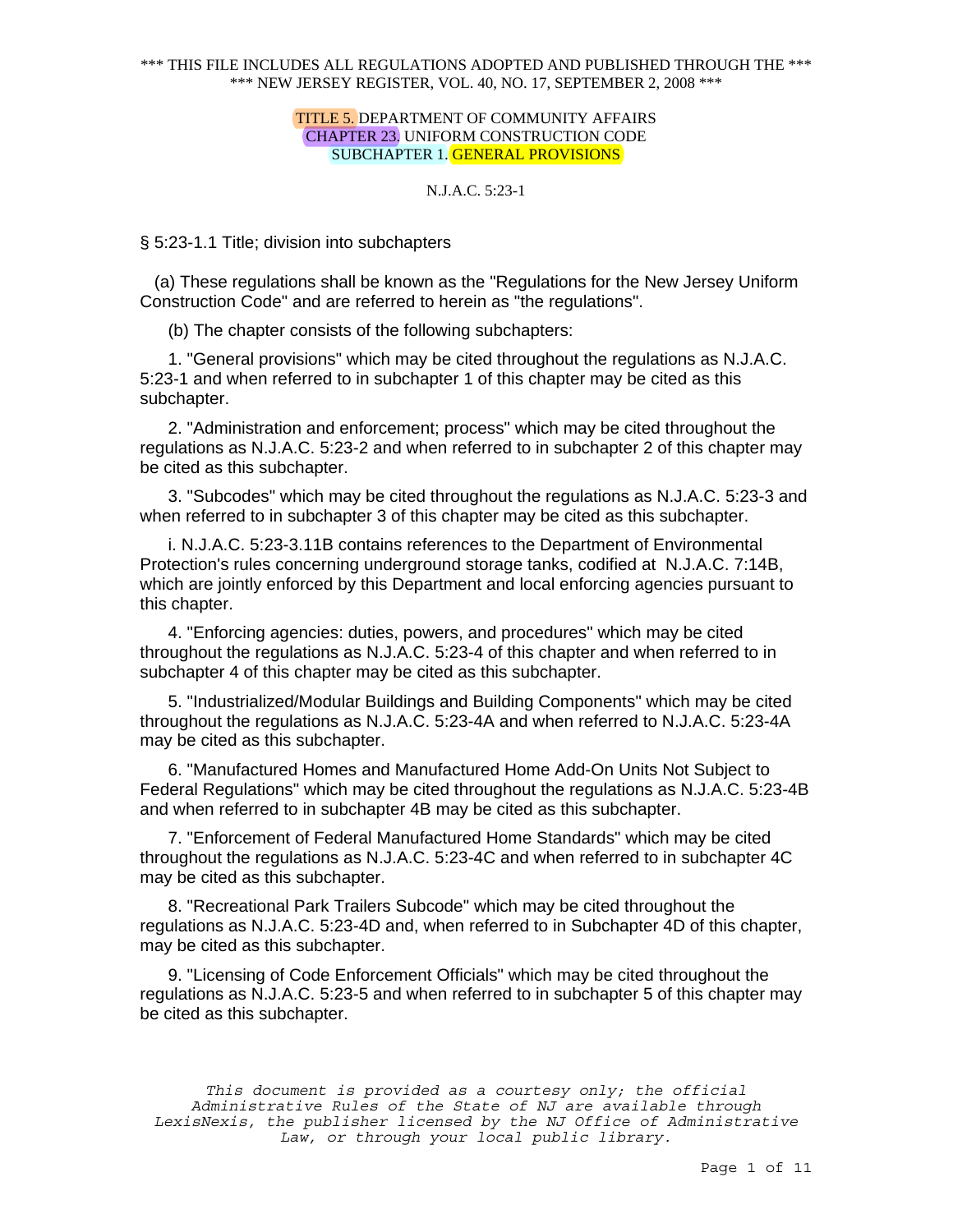## TITLE 5. DEPARTMENT OF COMMUNITY AFFAIRS CHAPTER 23. UNIFORM CONSTRUCTION CODE SUBCHAPTER 1. GENERAL PROVISIONS

## N.J.A.C. 5:23-1

10. "Rehabilitation Subcode" which may be cited throughout the regulations as N.J.A.C. 5:23-6 and, when referred to in subchapter 6 of this chapter, may be cited as this subchapter.

11. "Barrier Free Subcode" which may be cited throughout the regulations as N.J.A.C. 5:23-7 and when referred to in subchapter 7 of this chapter may be cited as this subchapter.

12. "Asbestos Hazard Abatement Subcode" which may be cited throughout the regulations as N.J.A.C. 5:23-8 and when referred to in subchapter 8 of this chapter may be cited as this subchapter.

13. "Code Interpretations" which may be cited throughout the regulations as N.J.A.C. 5:23-9 and when referred to in subchapter 9 of this chapter may be cited as this subchapter.

14. "Radon Hazard Subcode" which may be cited throughout the regulations as N.J.A.C. 5:23-10 and when referred to in subchapter 10 of this chapter may be cited as this subchapter.

15. "Playground safety subcode" which may be cited throughout this chapter as N.J.A.C. 5:23-11 and, when referred to in subchapter 11 of this chapter, may be cited as "this subchapter."

16. "Elevator Safety Subcode" which may be cited throughout the rules as N.J.A.C. 5:23-12 and when referred to in subchapter 12 of this chapter may be cited as this subchapter.

17. "Optional elevator inspection program" which may be cited throughout the rules as N.J.A.C. 5:23-12A and, when referred to in subchapter 12A of this chapter, may be cited as "this subchapter."

# § 5:23-1.2 Authority

 These regulations are promulgated by the Commissioner of the Department of Community Affairs pursuant to the authority of the "State Uniform Construction Code Act" (P.L. 1975, c.217, as amended).

§ 5:23-1.3 Intent and purpose

(a) It is the intent and purpose of the regulations:

1. To encourage innovation and economy in construction and to provide requirements for construction and construction materials consistent with nationally recognized standards.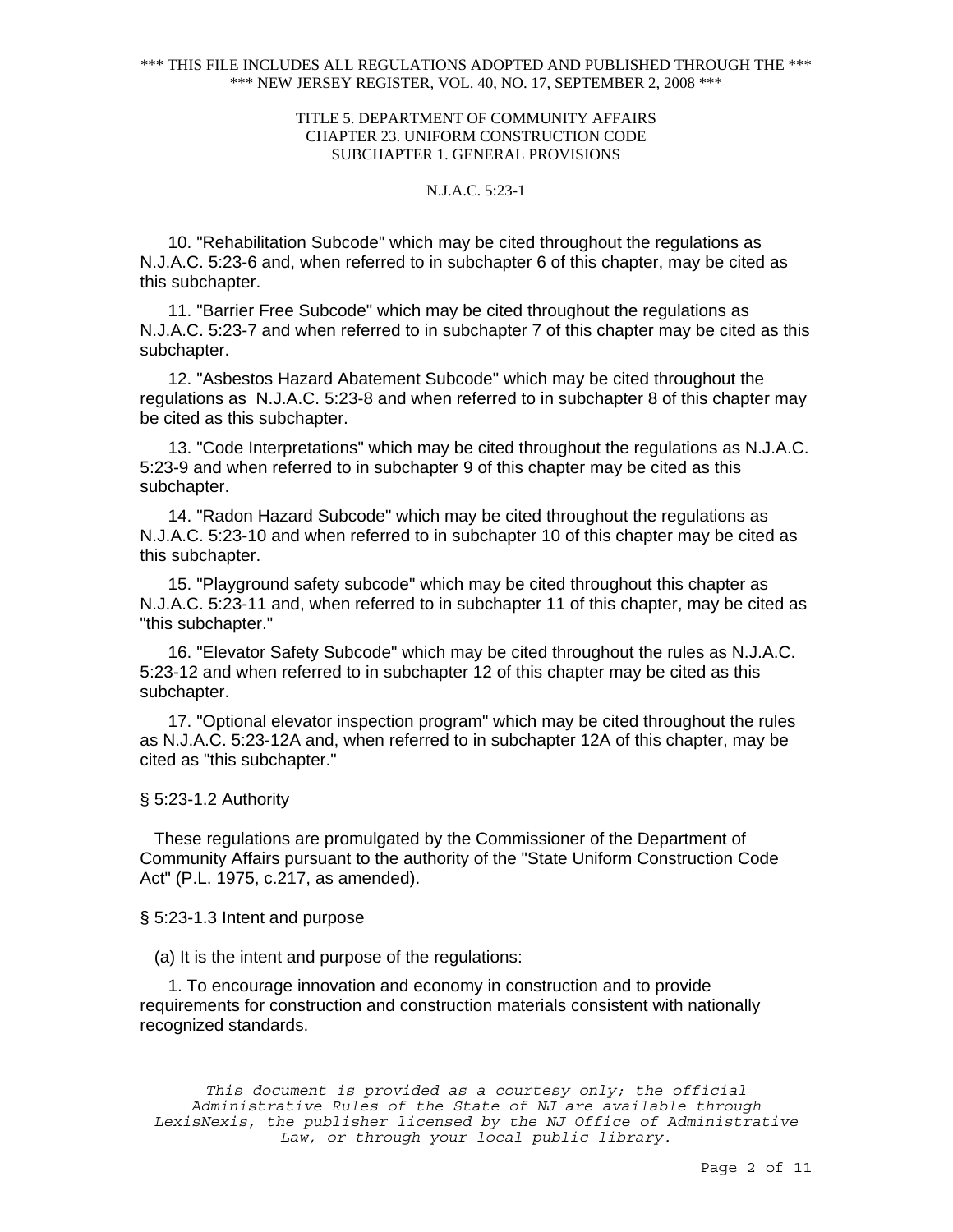## TITLE 5. DEPARTMENT OF COMMUNITY AFFAIRS CHAPTER 23. UNIFORM CONSTRUCTION CODE SUBCHAPTER 1. GENERAL PROVISIONS

# N.J.A.C. 5:23-1

2. To formulate such requirements, to the extent practicable, in terms of performance objectives, so as to make adequate performance for the use intended as the test of acceptability.

3. To permit to the fullest extent feasible the use of modern technical methods, devices and improvements, including premanufactured systems, consistent with reasonable requirements for the health, safety and welfare of occupants or users of buildings and structures.

4. To eliminate restrictive, obsolete, conflicting and unnecessary construction regulations that tend to unnecessarily increase construction costs or retard the use of new materials, products or methods of construction, or provide preferential treatment to types or classes of materials or products or methods of construction.

5. To insure adequate maintenance of buildings and structures throughout the State and to adequately protect the health, safety and welfare of the people.

6. To eliminate unnecessary duplication of effort and fees in the review of construction plans and the inspection of construction.

#### § 5:23-1.4 Definitions

 The following words and terms, when used in this chapter, shall have the following meanings unless the context clearly indicates otherwise.

"Alteration" means the rearrangement of any space by the construction of walls or partitions, the addition or elimination of any door or window, the extension or rearrangement of any system, the installation of any additional equipment or fixtures and any work which affects a primary structural component.

"Billboard" means any sign which exceeds 32 square feet in area on any face, except for signs which advertise or otherwise identify activities performed upon the property on which the sign is located.

"Building" means a structure enclosed with exterior walls or fire walls, built, erected and framed of component structural parts, designed for the housing shelter, enclosure and support of individuals, animals or property of any kind. When used herein, building and structure shall be interchangeable except where the context clearly indicates otherwise.

"Building subcode official" means a qualified person appointed by the municipal appointing authority or the commissioner pursuant to the act and the regulations to enforce the provisions of the building subcode within the jurisdiction of the enforcing agency.

"Business day" means any day of the year, exclusive of Saturdays, Sundays, and legal holidays.

*This document is provided as a courtesy only; the official Administrative Rules of the State of NJ are available through LexisNexis, the publisher licensed by the NJ Office of Administrative Law, or through your local public library.*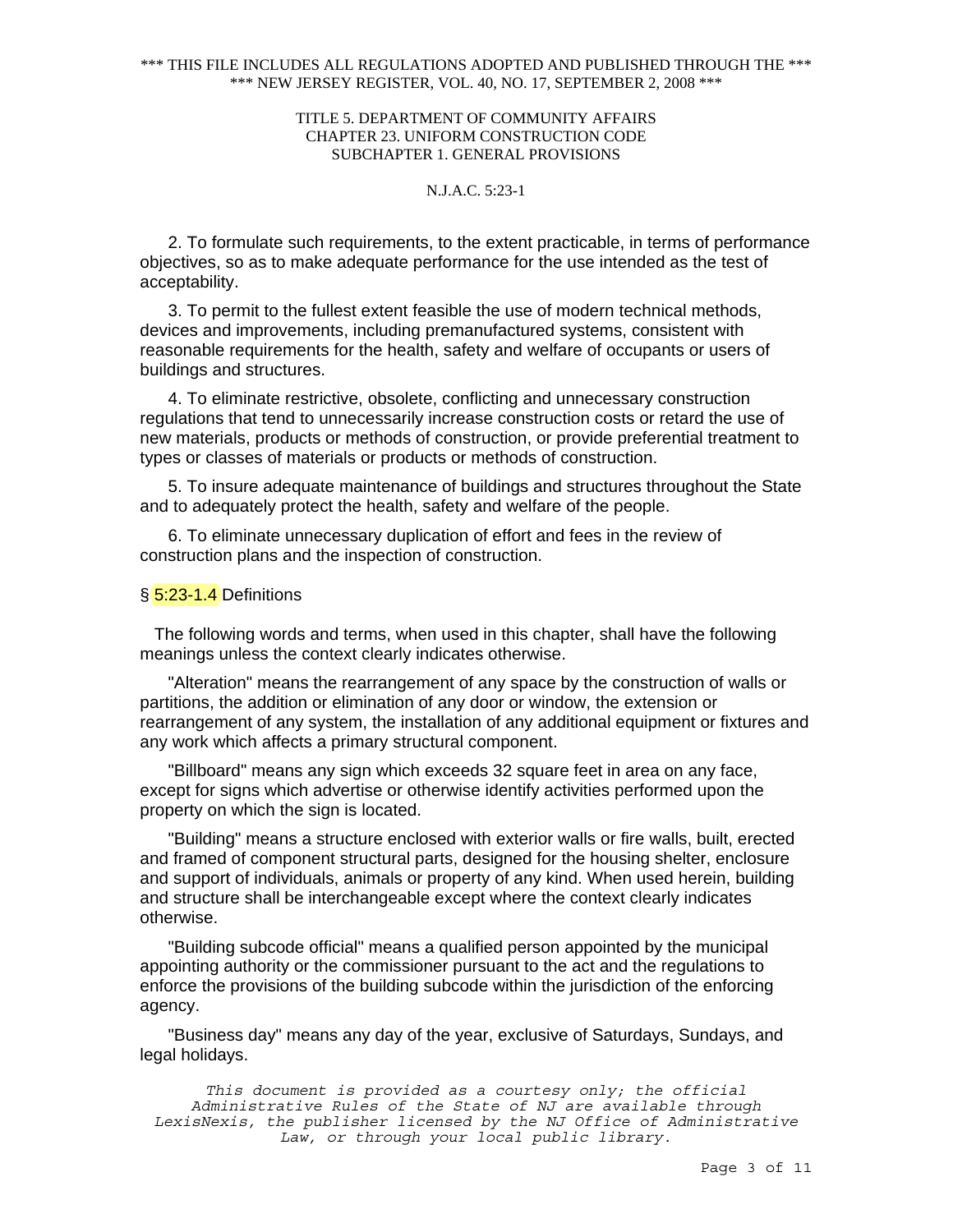## TITLE 5. DEPARTMENT OF COMMUNITY AFFAIRS CHAPTER 23. UNIFORM CONSTRUCTION CODE SUBCHAPTER 1. GENERAL PROVISIONS

# N.J.A.C. 5:23-1

"Certificate of approval" means a certificate issued pursuant to N.J.A.C. 5:23-2 upon completion of work that requires a construction permit but not a certificate of occupancy.

"Certificate of compliance" means the certificate provided for in N.J.A.C. 5:23-2 and 12, indicating that potentially hazardous equipment is being maintained in accordance with the Act and this chapter.

"Certificate of continued occupancy" means the certificate provided for in N.J.A.C. 5:23-2, indicating that as a result of a general inspection of the visible parts of the building, no violations of N.J.A.C. 5:23-2.14 have been determined to have occurred and no unsafe conditions violative of N.J.A.C. 5:23-2.32 have been found, and that the existing use of the building has heretofore lawfully existed.

"Certificate of occupancy" means the certificate provided for in N.J.A.C. 5:23-2, indicating that the construction authorized by the construction permit has been completed in accordance with the construction permit, the act and the regulations.

"Change of use" means a change from one use to another use in a building or tenancy or portion thereof.

"Class I structure" means a structure not listed in N.J.A.C. 5:23-4.3A(d)1i through vi or 2ii through xxii.

"Class II structure" means a structure listed in N.J.A.C. 5:23-4.3A(d)2ii through xxii.

"Class III structure" means a structure listed in N.J.A.C. 5:23-4.3A(d)1i through vi.

"Commissioner" means the Commissioner of the Department of Community Affairs.

"Construction Board of Appeals" means the board provided for in N.J.A.C. 5:23A.

"Construction official" means a qualified person appointed by the municipal appointing authority or the commissioner pursuant to the act and the regulations to enforce and administer the regulations within the jurisdiction of the enforcing agency.

"Construction permit" means an authorization to begin work subject to the conditions established in subchapter 2 of this chapter.

"Department" means the Department of Community Affairs.

"Effective date" means, in the case of a new rule, amendment or repeal, the date of promulgation in the New Jersey Register. The effective date of a readoption is the date of filing with the Office of Administrative Law.

"Electrical subcode official" means a qualified person appointed by the municipal appointing authority or the commissioner pursuant to the act and the regulations to enforce and provisions of the electrical subcode within the jurisdiction of the enforcing agency.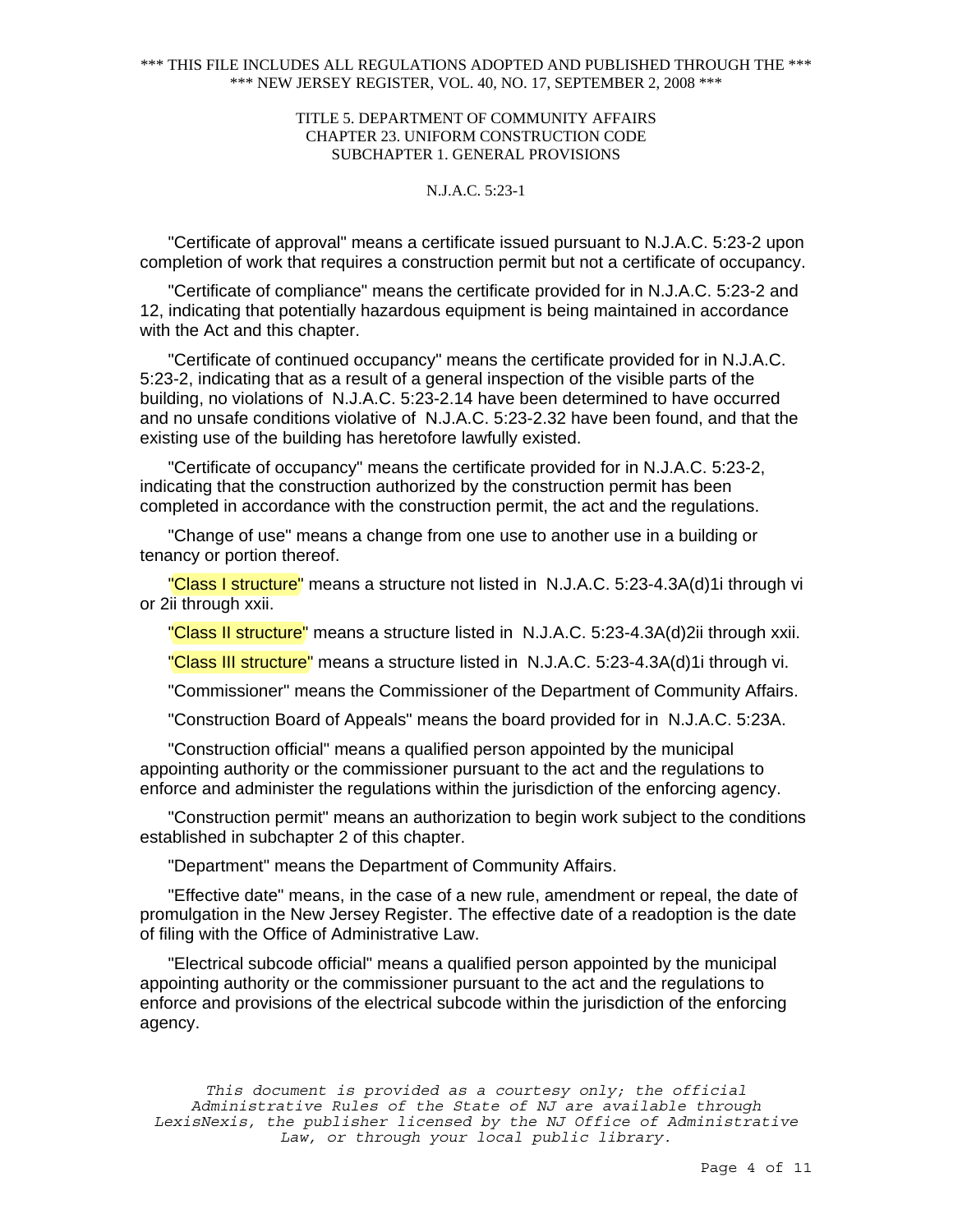## TITLE 5. DEPARTMENT OF COMMUNITY AFFAIRS CHAPTER 23. UNIFORM CONSTRUCTION CODE SUBCHAPTER 1. GENERAL PROVISIONS

# N.J.A.C. 5:23-1

"Elevator" or "elevator device" means a hoisting and lowering device equipped with a car or platform which moves in guides for the transportation of individuals or freight in a substantially vertical direction through successive floors or levels of a building or structure; or a power driven, inclined, continuous stairway used for raising or lowering passengers; or a type of passenger carrying device on which passengers stand or walk, and in which the passenger carrying surface remains parallel to its direction of motion and is uninterrupted. This includes, but it is not limited to, elevators, escalators, moving walks, dumbwaiters, wheelchair lifts, manlifts, stairway chairlifts and any device within the scope of ASME A17.1 (Safety Code for Elevators and Escalators) or ASME A90.1 (Safety Standards for Belt Manlifts).

"Elevator subcode official" means a qualified person appointed by the municipal appointing authority or the Commissioner, pursuant to the Act and this chapter, to enforce the provisions of any subcode specifically designated for such enforcement in N.J.A.C. 5:23-3, within the jurisdiction of the enforcing agency.

"Enforcing agency" means the municipal or State administrative entity charged with the administration and enforcement of the regulations consisting of the construction official, subcode officials and assistants thereto appointed in accordance with N.J.S.A. 52:27D-126 of the act and the regulations.

"Equipment" means plumbing, heating, electrical, ventilating, air conditioning, refrigerating and fire prevention equipment, and elevators, dumb waiters, escalators, boilers, pressure vessels and other mechanical facilities or installations, which are related to building services and shall not include manufacturing, production or process equipment, but which shall include connections from building service to process equipment.

"Facility" for the purpose of applying for an annual permit means exclusive of a hotel/casino, a building or group of buildings under common ownership or control and whose maintenance work is performed under the direct supervision of a maintenance supervisor.

"Fire protection subcode official" means a qualified person appointed by the appropriate appointing authority or the commissioner pursuant to the act and the regulations to enforce those portions of any subcode, specifically designated for such enforcement in N.J.A.C. 5:23-3, within the jurisdiction of the enforcing agency.

"Ground sign" means a sign mounted on the ground or on multiple pole supports with its lower edge less than 15 feet above grade measured at the longest pole.

"Group" means the classification of an occupancy (also see "Use Group").

"Health care facility" means the facility or institution, whether public or private, engaged principally in providing services for health maintenance organizations, diagnosis or treatment of human disease, pain, injury, deformity or physical condition,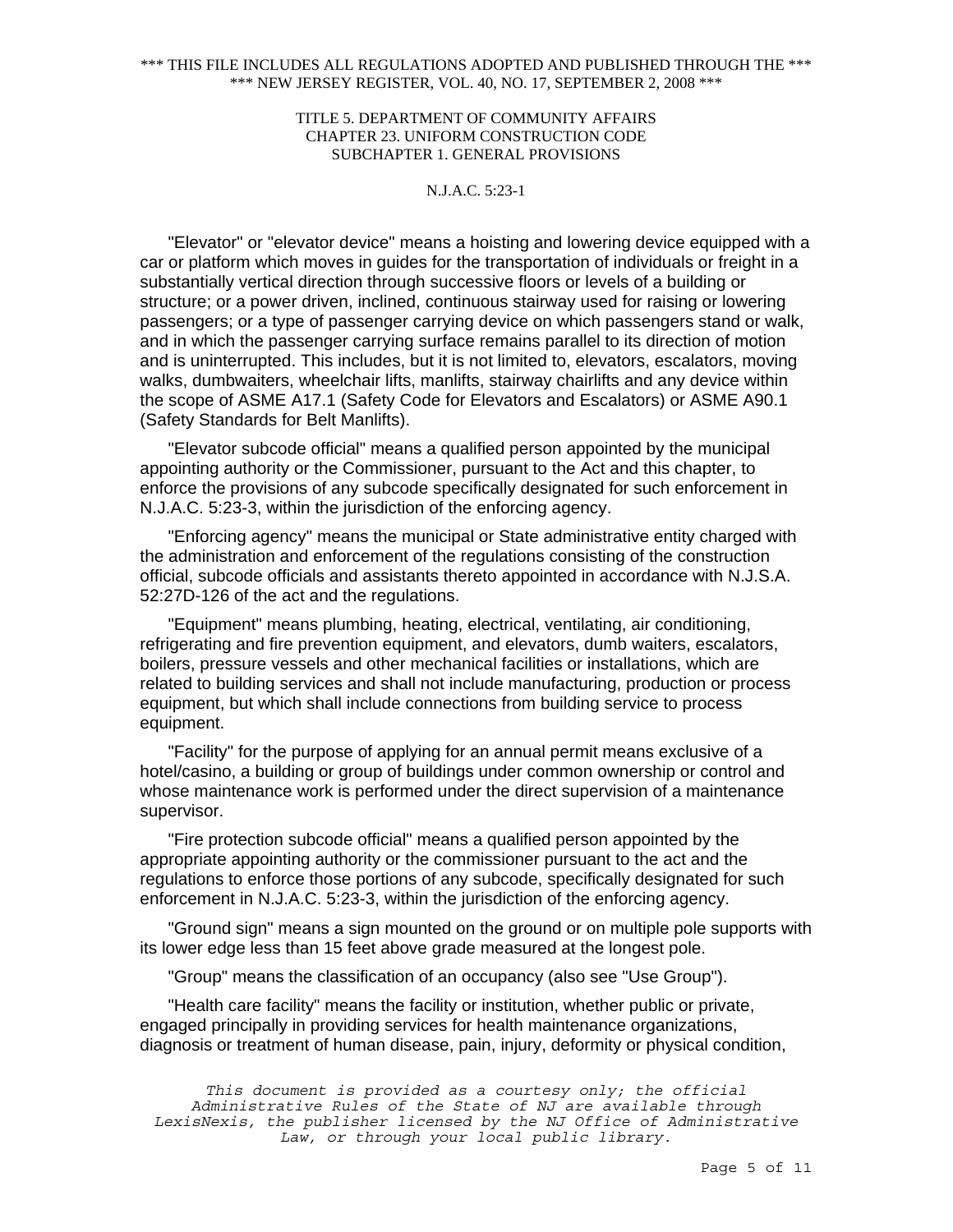## TITLE 5. DEPARTMENT OF COMMUNITY AFFAIRS CHAPTER 23. UNIFORM CONSTRUCTION CODE SUBCHAPTER 1. GENERAL PROVISIONS

# N.J.A.C. 5:23-1

including but not limited to a general hospital, special hospital, mental hospital, public health center, diagnostic center, treatment center, rehabilitation center, extended care facility, skilled nursing home, nursing home, intermediate care facility, tuberculosis hospital, chronic disease hospital, maternity hospital, outpatient clinic, dispensary, home health care agency, home for the sheltered care of adult persons, and bioanalytical laboratory or central services facility serving one or more such institutions, but excluding institutions that provide healing solely by prayer.

1. This definition shall not be deemed to include nurses, doctors, or other staff housing not attached in accordance with minimum fire separation standards in the building subcode; administrative offices not attached in accordance with minimum fire separation standards in the building subcode; parking garages, or other such facilities for which the Federal government does not impose standards as a condition of funding.

"Hearing examiner" means a person appointed by the commissioner to conduct hearings, summarize evidence and make findings of fact.

"Lead abatement" means a process designed either to mitigate or to eliminate permanently lead-based paint hazards on a premises and includes, but is not limited to: the removal of lead-based paint and lead-contaminated dust; the containment or encapsulation of lead-based paint; the replacement of lead-painted surfaces or fixtures; the removal or covering of lead-contaminated soil; and all preparation, cleanup, disposal and post-abatement clearance testing activities associated with such measures. "Lead abatement" shall not include painting, woodworking, structural renovation or other indoor or outdoor contracting services that may result in the disturbance of paint, unless it is evident from the statements and/or actions of a person or persons authorizing or performing such services that an objective of the work is the mitigation or permanent elimination of a lead-based paint hazard.

"Lead evaluation" means a surface-by-surface investigation to determine the presence and condition of lead-based paint and the provision of a report explaining the results of the investigation, including, but not limited to, hazards and recommendations for abatement.

"Maintenance" means the replacement or mending of existing work with equivalent materials or the provision of additional work or material for the purpose of the safety, healthfulness and upkeep of the structure and the adherence to such other standards of upkeep as are required in the interest of public safety, health and welfare.

"Manufactured home" means a structure with respect to which the manufacturer has filed a certification required by the Secretary of the United States Department of Housing and Urban Development and which complies with the standards established under 42 U.S.C. §§5401 et seq.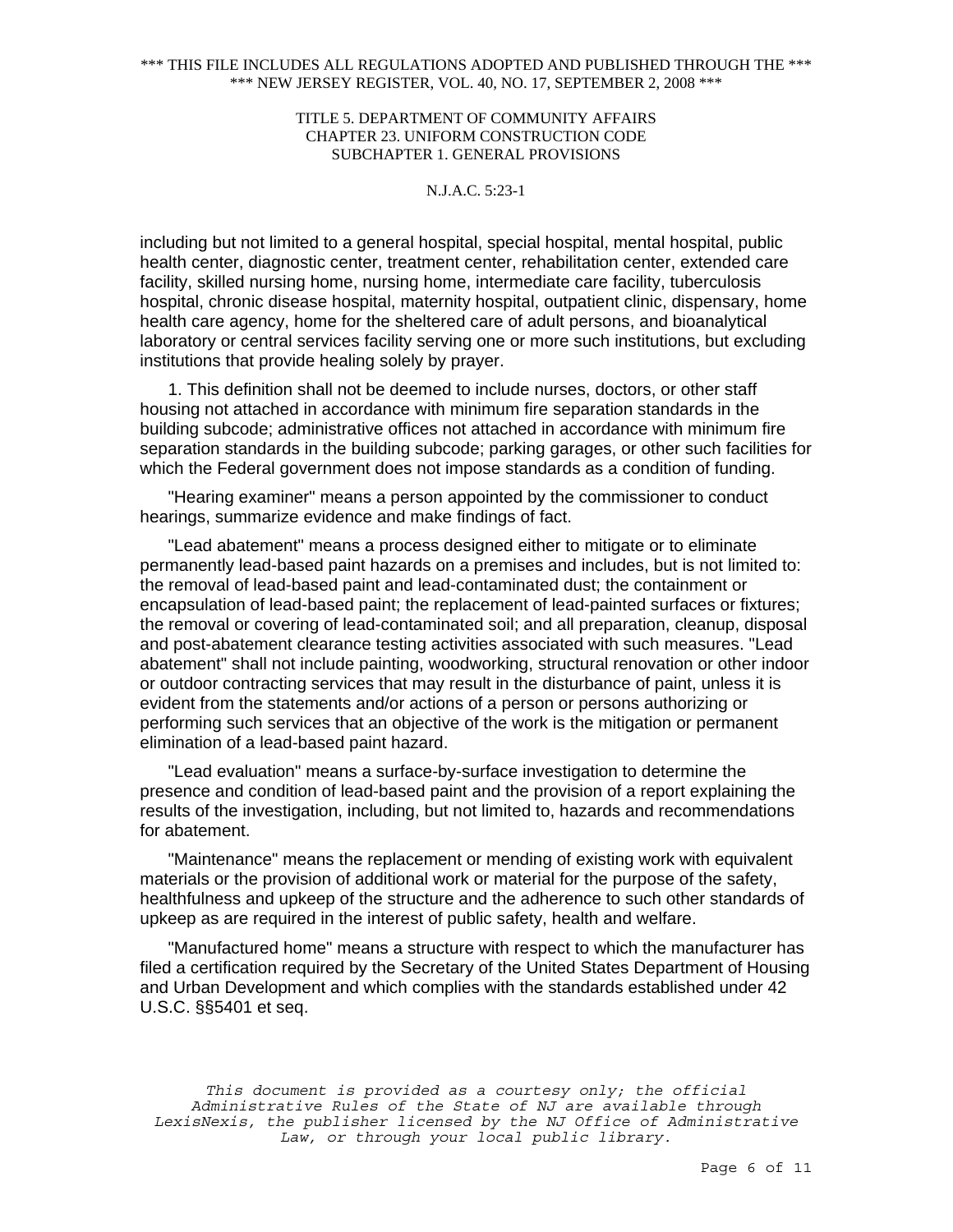## TITLE 5. DEPARTMENT OF COMMUNITY AFFAIRS CHAPTER 23. UNIFORM CONSTRUCTION CODE SUBCHAPTER 1. GENERAL PROVISIONS

# N.J.A.C. 5:23-1

"Minor work" means construction work undertaken in existing structures, requiring no prior approvals and no plan review, not altering in any way the structural members of a building and meeting the definition set forth in N.J.A.C. 5:23-2.17A.

"Municipality" means any city, borough, town, township or village.

"Municipal Procedures Manual" means the book established by the Commissioner, effective January 1, 1984, and any subsequent revisions, detailing the steps to be followed in completing, processing and filing the standards forms, logs and reports required for administration and enforcement of the State Uniform Construction Code.

"Operative date" means the date upon which the Department and local enforcing agencies shall enforce, and all parties shall comply with, an effective rule. Unless otherwise provided in the notice of adoption published in the New Jersey Register, the effective date is the operative date.

"Ordinary maintenance" means restoration or improvement of a routine or usual nature which is done by replacing a part of, or putting together, something that is worn or broken in a building, electrical, plumbing, heating, ventilation or air conditioning system and meeting the definition set forth in N.J.A.C. 5:23-2.7.

"Owner" means the owner or owners in fee of the property or a lesser estate therein, a mortgagee or vendee in possession, an assignee of rents, receiver, executor, trustee, lessee or any other person, firm or corporation, directly or indirectly in control of a building, structure or real property and shall include any subdivision thereof of the State.

"Plans and specifications" means and includes all of the written, graphic and pictorial documents prepared or assembled for describing the design, location and physical characteristics of the elements of the project controlled by these rules and necessary for obtaining a permit. They shall be drawn to an appropriate scale. Where the plans and specifications show, describe or document features of the project not controlled by these rules, the portion(s) of the plans and specifications showing features not controlled by these rules shall not be considered to be "plans and specifications" within the meaning of this definition.

"Plumbing subcode official" means a qualified person appointed by the municipal appointing authority or the commissioner pursuant to the act and the regulations to enforce the provisions of the plumbing subcode within the jurisdiction of the enforcing agency.

"Premanufactured system" or "premanufactured construction" means an assembly of materials or products that is intended to comprise all or part of a building or structure and that is assembled off-site by a repetitive process under circumstances intended to insure uniformity of quality and material content. The term shall include, but not be limited to, manufactured homes and industrialized/modular buildings.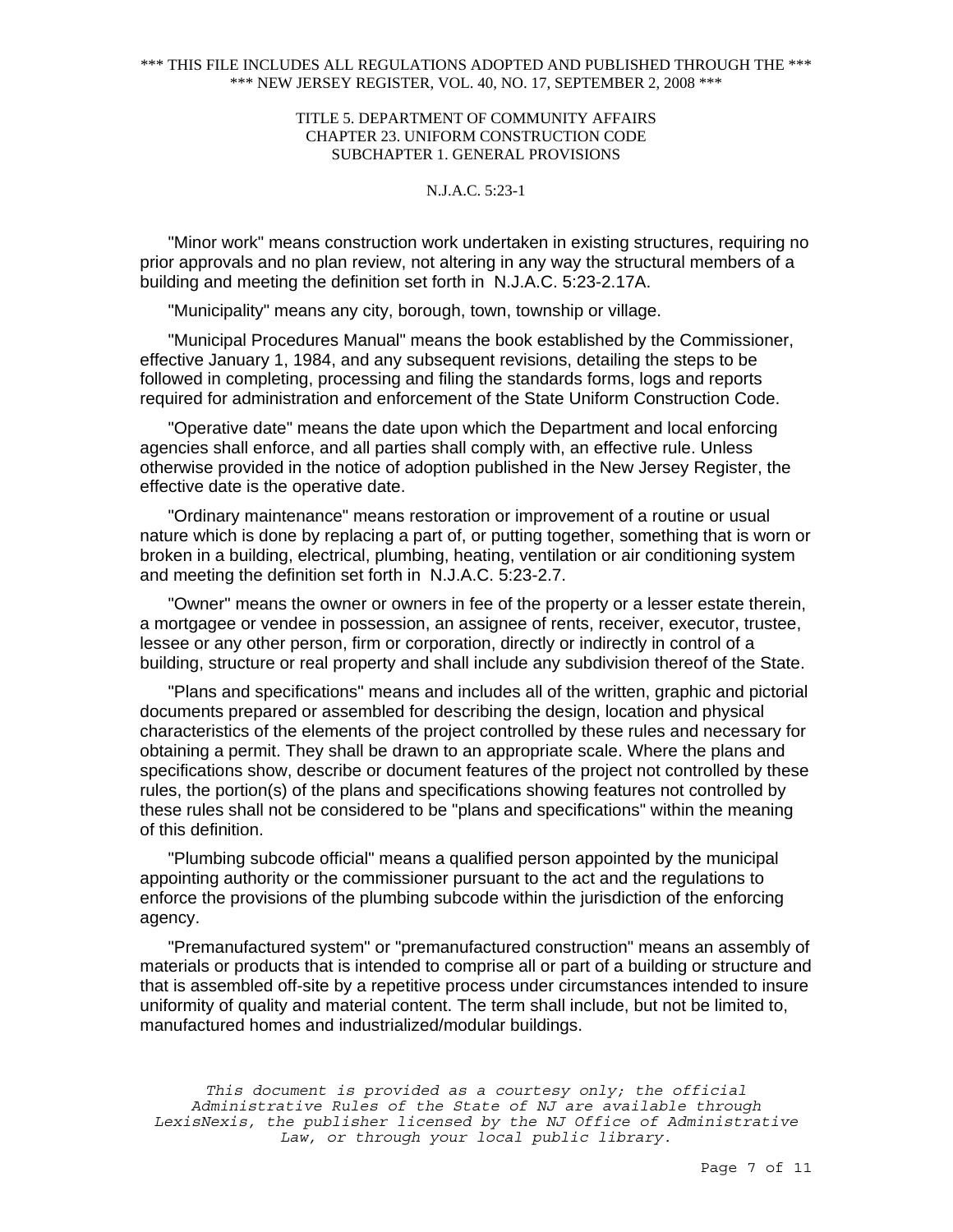## TITLE 5. DEPARTMENT OF COMMUNITY AFFAIRS CHAPTER 23. UNIFORM CONSTRUCTION CODE SUBCHAPTER 1. GENERAL PROVISIONS

# N.J.A.C. 5:23-1

"Primary function space" means a room or space housing a major activity for which the building or tenancy is intended, including, but not limited to, office area, auditorium, assembly space, dining room, bar or lounge, warehouse, factory, dwelling, care, confinement, retail, and educational spaces, but not including kitchens, bathrooms, storage rooms or other spaces supporting a primary function space. A building or tenancy may contain more than one primary function space.

"Prior approvals" means the necessary certifications or approvals issued or authorized by any Federal or State agency, or any political subdivision of the State, which are not inconsistent with this chapter and which are conditions precedent to the issuance of a construction permit or a certificate of occupancy or approval, as the case may be. Prior approvals shall include, but not be limited to, the following:

1. Zoning;

- 2. Soil erosion and sediment control;
- 3. Highway curb cuts;

4. Water and sewer treatment works approvals;

5. Coastal areas facilities review;

6. Compliance of underground storage tank systems with N.J.A.C. 7:14B;

i. An approval granted by the Department of Environmental Protection or the construction official by authority of N.J.A.C. 7:14B shall be deemed to be a prior approval;

7. Educational adequacy review of public school facilities under N.J.A.C. 6A:26;

- 8. Pinelands review; and
- 9. Compliance of abandoned wells with N.J.A.C. 7:9-9.

i. Compliance with N.J.A.C. 7:9-9.1 shall be evidenced by a certification issued by a well driller licensed by the Department of Environmental Protection.

"Private inplant inspection agency", or "evaluation and inspection agency", means a business entity authorized pursuant to N.J.A.C. 5:23-4 or 4A to approve premanufactured construction.

"Private on-site inspection and plan review agencies" means a business entity authorized pursuant to N.J.A.C. 5:23-4 to act in lieu of a subcode official.

"Public school facility" means any building or part thereof used by a local, regional or consolidated board of education as a primary or secondary school.

"Pylon sign" means an elevated sign supported either by a monopole or by multiple pole supports and having its bottom edge 15 feet or more above ground level, measured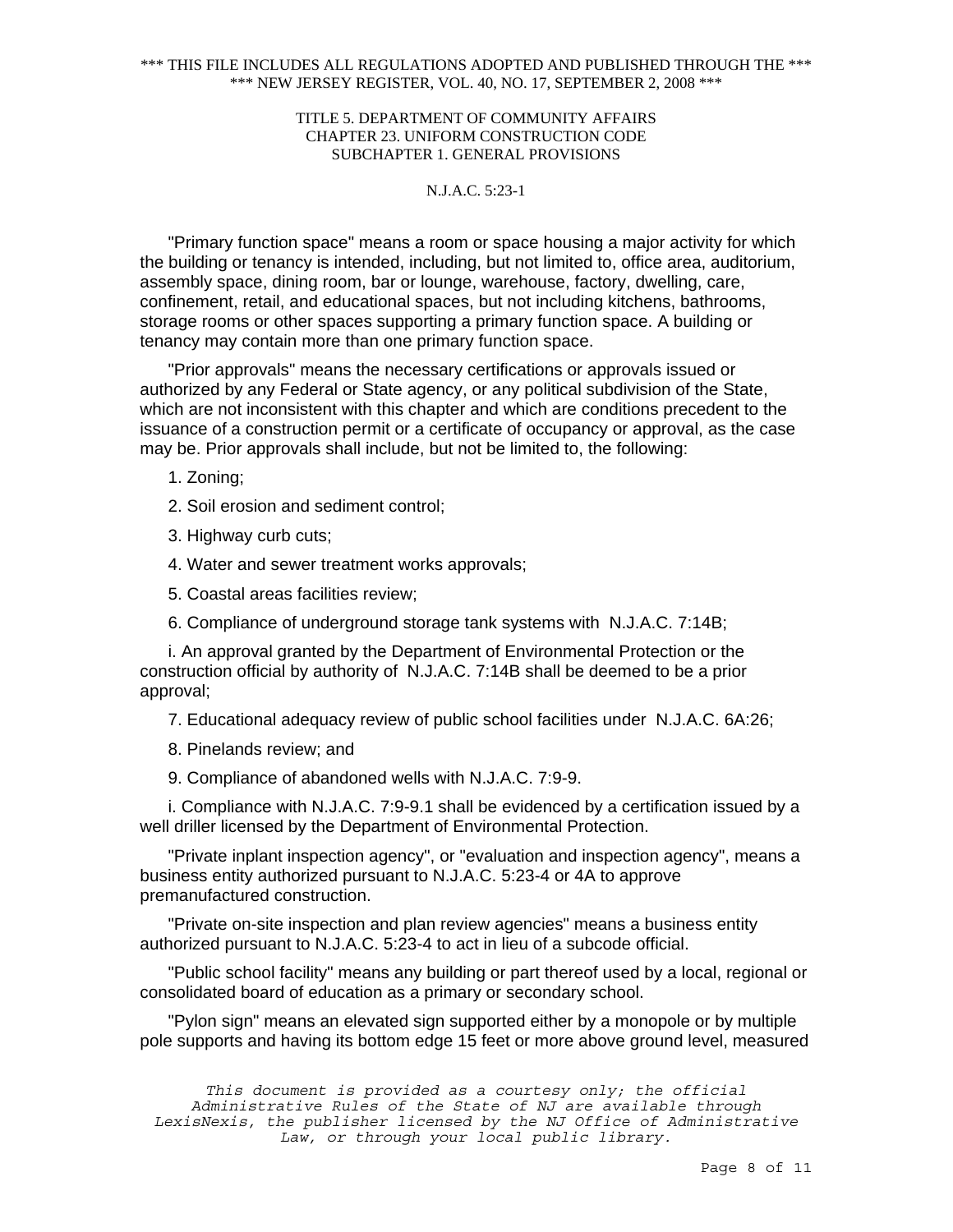## TITLE 5. DEPARTMENT OF COMMUNITY AFFAIRS CHAPTER 23. UNIFORM CONSTRUCTION CODE SUBCHAPTER 1. GENERAL PROVISIONS

# N.J.A.C. 5:23-1

at the base of the longest pole if there is more than one, or an elevated sign mounted on the roof of another structure.

"Reconstruction" means any project where the extent and nature of the work is such that the work area cannot be occupied while the work is in progress and where a new certificate of occupancy is required before the work area can be reoccupied. Reconstruction may include repair, renovation, alteration or any combination thereof. Reconstruction shall not include projects comprised only of floor finish replacement, painting or wallpapering, or the replacement of equipment or furnishings. Asbestos hazard abatement and lead hazard abatement projects shall not be classified as reconstruction solely because occupancy of the work area is not permitted.

"Rehabilitation" means the repair, renovation, alteration or reconstruction of any building or structure.

"Renovation" means the removal and replacement or covering of existing interior or exterior finish, trim, doors, windows, or other materials with new materials that serve the same purpose and do not change the configuration of space. Renovation shall include the replacement of equipment or fixtures.

"Repair" means the restoration to a good or sound condition of materials, systems and/or components that are worn, deteriorated or broken using materials or components identical to or closely similar to the existing.

"Small job" means construction work requiring no prior approvals and the total cost of which is under \$ 5,000. A "small job" may involve more than one trade and may require plan review.

"State sponsored code change proposal" means any proposed amendment or code change adopted by the commissioner in accordance with subsection c. of section 6 of the act as amended for the purpose of presenting such proposed amendment or code change at any of the periodic code change hearings held by the National Model Code adoption agencies, the codes of which have been adopted as subcodes under the Act. For purposes of this definition a State sponsored code change proposal may also oppose any code change under consideration by a model code agency.

"Stop construction order" means the order provided for in N.J.S.A. 52:27D-132 of the act and N.J.A.C. 5:23-2.

"Structure" means a combination of materials to form a construction for occupancy, use or ornamentation, whether installed on, above, or below the surface of a parcel of land; provided, the word "structure" shall be construed when used herein as though followed by the words "or part or parts thereof and all equipment therein" unless the context clearly requires a different meaning.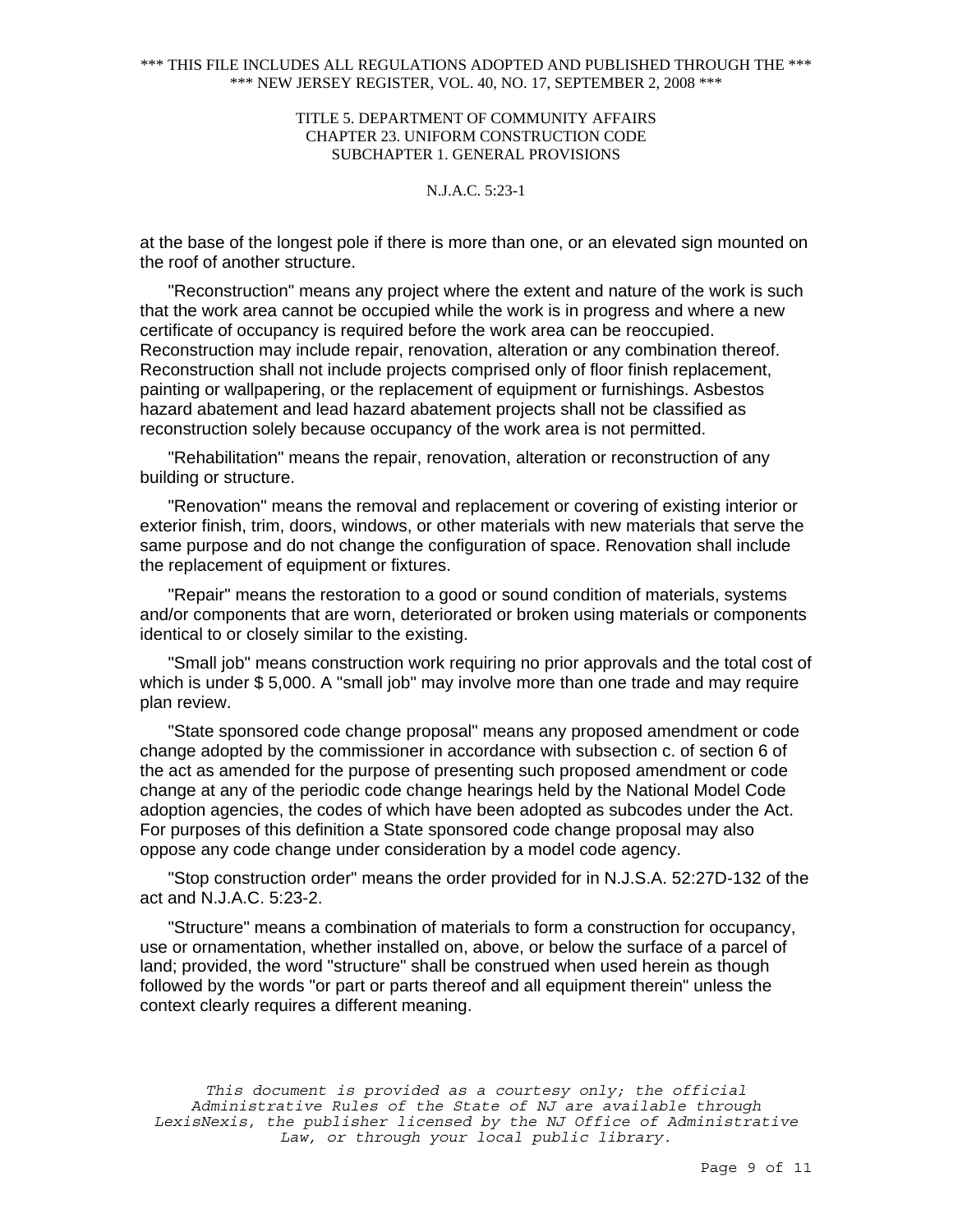## TITLE 5. DEPARTMENT OF COMMUNITY AFFAIRS CHAPTER 23. UNIFORM CONSTRUCTION CODE SUBCHAPTER 1. GENERAL PROVISIONS

# N.J.A.C. 5:23-1

"Subcode" means any of the national model codes, parts thereof or other codes or standards as adopted by reference in N.J.A.C. 5:23-3 or as set forth in N.J.A.C. 5:23-7, 8, 10 and 12.

"Tenancy" means an entire building, or that portion of a building or story, which is or is intended to be under the control of a single owner or tenant.

"The Code in effect at the time of permit application" means either the Code in effect on the date of submission of a complete permit application or the Code under which the original plans were reviewed and released pursuant to N.J.A.C. 5:23-1.6.

"Use" means that portion of a building or tenancy which is devoted to a single use group or special use or occupancy, as defined in the building subcode, or as established by the provisions of any other subcode for the purpose of specifying special requirements applicable to that portion of a building or tenancy.

"Use Group" means the classification of an occupancy (also see "Group").

"Wall sign" means a sign mounted on the wall of another structure in a manner such that it is exposed to wind loads from one side only.

"Work area" means any entire use, primary function space or tenancy comprising all or part of a reconstruction project as delineated on the approved permit application and/or plans.

#### § 5:23-1.5 Effective date

 (a) The provisions of the regulations shall take effect on January 1, 1977. All construction regulations incorporated in any act of the State of New Jersey, or of any municipality presently in effect, or validly promulgated or enacted by any board, department, commission or agency thereof, shall continue in effect until January 1, 1977, and shall thereafter be superseded and of no further force and effect. Any law or regulation addressing areas for which the commissioner shall not have promulgated a subcode may continue in effect until such time as a subcode therefor is adopted.

(b) Exceptions include:

1. This section shall not apply to those aspects of the act which were capable of taking effect on the effective date of the act.

2. This section shall not apply to those parts of N.J.A.C. 5:23-4 which require the adoption of a resolution or other action prior to the effective date. Such section shall take effect upon adoption.

3. This section shall not apply to laws or regulations specifically saved by the act or the regulations.